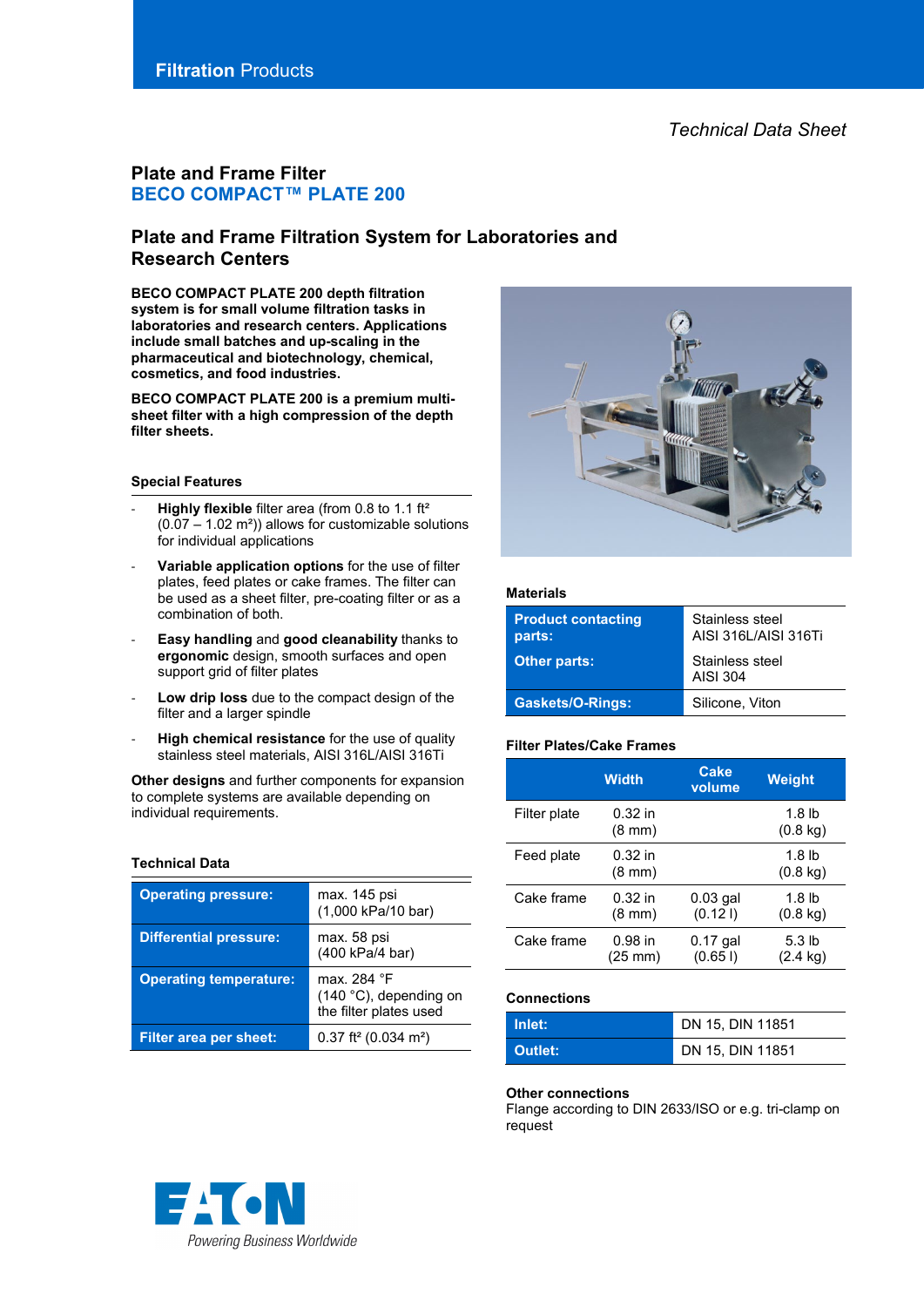| <b>Type</b>                                         | <b>Filter area</b>                   | <b>Cake</b><br>volume*             | <b>Filter plates/</b><br>cake frames | <b>Depth filter</b><br><b>sheets</b><br>7.9 x 7.9 in<br>$(200 \times 200 \text{ mm})$ | Weight            |
|-----------------------------------------------------|--------------------------------------|------------------------------------|--------------------------------------|---------------------------------------------------------------------------------------|-------------------|
|                                                     | ft <sup>2</sup><br>(m <sup>2</sup> ) | $\left( \mathbf{I} \right)$<br>gal |                                      | qty.                                                                                  | $\approx$ lb (kg) |
| 200 SF                                              | 10.98 (1.02)                         | $\overline{\phantom{0}}$           | 14/15                                | 30                                                                                    | 176 (80)          |
| <b>200 ASF</b><br>with 0.32" (8 mm)<br>cake frames  | 10.98 (1.02)                         | 0.48(1.8)                          | 14/15                                | 30                                                                                    | 172 (78)          |
| <b>200 ASF</b><br>with 0.98" (25 mm)<br>cake frames | 8.07(0.75)                           | 1.89(7.15)                         | 10/11                                | 22                                                                                    | 201 (91)          |
| * useable cake volume                               |                                      |                                    |                                      |                                                                                       |                   |

| <b>Item</b>       | <b>Description</b>                 | Article no.       |                |  |
|-------------------|------------------------------------|-------------------|----------------|--|
| 1                 | Frame with tub                     | 59262102          |                |  |
| 2                 | First plate, 0.32" (8 mm)          | 59262301          |                |  |
| 3                 | Filter plate, 0.32" (8 mm)         | 59262331          |                |  |
| 4                 | Feed plate, 0.32" (8 mm)           | 59262332          |                |  |
| 5                 | Cake frame, 0.32" (8 mm)           | 59262305          |                |  |
| 6                 | Cake frame, 0.98" (25 mm)          | 59262304          |                |  |
| $\overline{7}$    | End plate, 0.32" (8 mm)            | 59262302          |                |  |
| 8                 | Vent unit                          | 59262312          |                |  |
| 9                 | Inclined seat valve DN 15          | 54040204          |                |  |
| 10                | Gasket to items nos. 2, 3, 4, 5, 7 | 53126611 Silicone | 53126613 Viton |  |
| 11                | Gasket to item no. 6               | 53126711 Silicone | 53126713 Viton |  |
| $12 \overline{ }$ | Gasket DN 15, DIN 11851            | 50000152 Silicone | 50000154 Viton |  |